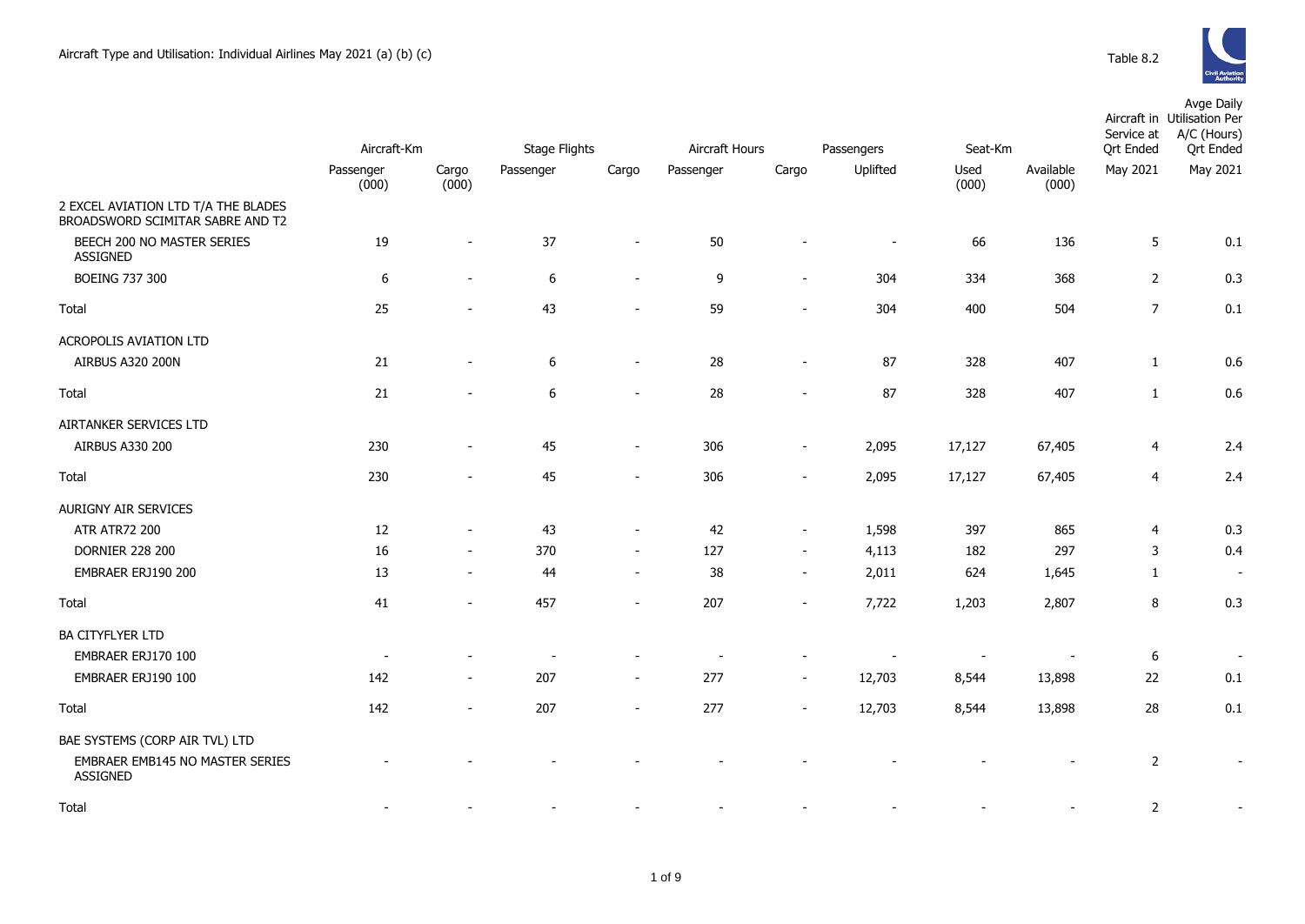Avge Daily

|                                                | Aircraft-Km              |                          | <b>Stage Flights</b>     |                          |                          | Aircraft Hours<br>Passengers<br>Seat-Km |                          | <b>Ort Ended</b>         | Aircraft in Utilisation Per<br>A/C (Hours)<br>Service at<br><b>Qrt Ended</b> |                |                          |
|------------------------------------------------|--------------------------|--------------------------|--------------------------|--------------------------|--------------------------|-----------------------------------------|--------------------------|--------------------------|------------------------------------------------------------------------------|----------------|--------------------------|
|                                                | Passenger<br>(000)       | Cargo<br>(000)           | Passenger                | Cargo                    | Passenger                | Cargo                                   | Uplifted                 | Used<br>(000)            | Available<br>(000)                                                           | May 2021       | May 2021                 |
| <b>BLUE ISLANDS LIMITED</b>                    |                          |                          |                          |                          |                          |                                         |                          |                          |                                                                              |                |                          |
| <b>ATR ATR42 300</b>                           | 7                        | $\blacksquare$           | 34                       | $\blacksquare$           | 29                       | $\blacksquare$                          | 1,046                    | 221                      | 314                                                                          | 1              | 0.3                      |
| <b>ATR ATR72 200</b>                           | 39                       | $\overline{\phantom{a}}$ | 164                      | $\overline{\phantom{a}}$ | 151                      | $\overline{\phantom{a}}$                | 8,139                    | 1,958                    | 2,684                                                                        | 4              | 0.3                      |
| Total                                          | 46                       | $\overline{a}$           | 198                      | $\blacksquare$           | 180                      | $\overline{a}$                          | 9,185                    | 2,179                    | 2,998                                                                        | 5              | 0.3                      |
| BRITISH AIRWAYS PLC                            |                          |                          |                          |                          |                          |                                         |                          |                          |                                                                              |                |                          |
| AIRBUS A318 100                                | $\overline{\phantom{a}}$ |                          | $\overline{\phantom{a}}$ |                          |                          |                                         | $\overline{\phantom{a}}$ | $\overline{\phantom{a}}$ |                                                                              | $\mathbf{1}$   | $\overline{a}$           |
| AIRBUS A319 100                                | 332                      | $\overline{\phantom{a}}$ | 516                      | $\overline{\phantom{a}}$ | 729                      | $\overline{\phantom{a}}$                | 42,782                   | 26,420                   | 43,759                                                                       | 37             | $0.5\,$                  |
| AIRBUS A320 200                                | 728                      | $\overline{\phantom{0}}$ | 692                      | $\overline{\phantom{a}}$ | 1,326                    | $\overline{a}$                          | 66,438                   | 66,452                   | 119,937                                                                      | 67             | 0.1                      |
| AIRBUS A320 200N                               | 635                      | $\overline{a}$           | 510                      | $\overline{\phantom{a}}$ | 1,097                    | $\overline{a}$                          | 46,055                   | 53,553                   | 104,164                                                                      | 14             | 1.3                      |
| AIRBUS A321 200                                | $\overline{\phantom{a}}$ | $\overline{\phantom{a}}$ | $\overline{\phantom{a}}$ | $\overline{\phantom{a}}$ |                          | $\overline{\phantom{a}}$                | $\blacksquare$           |                          |                                                                              | 18             | $\overline{\phantom{a}}$ |
| AIRBUS A321 200N                               | 383                      | $\overline{\phantom{a}}$ | 281                      | $\overline{\phantom{a}}$ | 648                      | $\overline{\phantom{a}}$                | 32,044                   | 43,968                   | 76,633                                                                       | 10             | 1.4                      |
| AIRBUS A350 1000                               | 648                      | 923                      | 94                       | 141                      | 790                      | 1,130                                   | 4,932                    | 34,231                   | 214,652                                                                      | 8              | 9.2                      |
| <b>AIRBUS A380 800</b>                         | $\overline{\phantom{a}}$ | $\overline{\phantom{a}}$ | $\overline{\phantom{a}}$ | $\overline{\phantom{a}}$ | $\overline{\phantom{a}}$ | $\overline{\phantom{a}}$                | $\overline{\phantom{a}}$ | $\overline{\phantom{a}}$ | $\overline{\phantom{a}}$                                                     | 12             | $\overline{\phantom{a}}$ |
| <b>BOEING 747 400</b>                          | $\overline{\phantom{a}}$ | $\blacksquare$           | $\overline{\phantom{a}}$ | $\overline{\phantom{a}}$ | $\blacksquare$           | $\blacksquare$                          | $\blacksquare$           | $\blacksquare$           | $\overline{\phantom{a}}$                                                     | 3              | $\overline{\phantom{a}}$ |
| <b>BOEING 777 200</b>                          | 1,738                    | 1,146                    | 309                      | 163                      | 2,224                    | 1,464                                   | 37,800                   | 217,094                  | 442,290                                                                      | 45             | 3.1                      |
| <b>BOEING 777 300ER</b>                        | 1,130                    | 2,930                    | 162                      | 344                      | 1,452                    | 3,664                                   | 24,035                   | 160,638                  | 325,146                                                                      | 16             | 8.2                      |
| <b>BOEING 787 10</b>                           | 419                      | 60                       | 56                       | 16                       | 513                      | 79                                      | 2,800                    | 20,748                   | 107,083                                                                      | 2              | 7.4                      |
| <b>BOEING 787 8</b>                            | 998                      | 374                      | 204                      | 115                      | 1,285                    | 523                                     | 14,661                   | 64,850                   | 213,599                                                                      | 12             | 5.7                      |
| <b>BOEING 787 9</b>                            | 2,263                    | 1,690                    | 329                      | 250                      | 2,779                    | 2,173                                   | 17,218                   | 113,564                  | 488,727                                                                      | 18             | 9.4                      |
| Total                                          | 9,276                    | 7,123                    | 3,153                    | 1,029                    | 12,841                   | 9,032                                   | 288,765                  | 801,518                  | 2,135,990                                                                    | 263            | 2.5                      |
| CARGOLOGICAIR LTD                              |                          |                          |                          |                          |                          |                                         |                          |                          |                                                                              |                |                          |
| <b>BOEING 747 400</b>                          | $\overline{\phantom{a}}$ | 570                      | $\overline{\phantom{a}}$ | 123                      | $\overline{\phantom{a}}$ | 720                                     |                          |                          |                                                                              | $\overline{2}$ | 9.1                      |
| Total                                          | $\overline{\phantom{a}}$ | 570                      | $\blacksquare$           | 123                      | $\overline{\phantom{a}}$ | 720                                     |                          |                          | $\overline{\phantom{a}}$                                                     | $\overline{2}$ | 9.1                      |
| CATREUS AOC LTD                                |                          |                          |                          |                          |                          |                                         |                          |                          |                                                                              |                |                          |
| BOMBARDIER BD100 1A10                          | 35                       |                          | 22                       | $\overline{\phantom{a}}$ | 50                       | $\overline{\phantom{a}}$                | 66                       | 104                      | 351                                                                          | $\overline{2}$ | 0.4                      |
| BOMBARDIER BD700 1A10                          | 46                       |                          | $\overline{7}$           | $\overline{\phantom{a}}$ | 55                       | $\overline{\phantom{a}}$                | 28                       | 186                      | 596                                                                          | $\mathbf{1}$   | 2.0                      |
| CESSNA 525 NO MASTER SERIES<br><b>ASSIGNED</b> | 10                       | $\blacksquare$           | 17                       | $\overline{\phantom{a}}$ | 18                       |                                         | $\blacksquare$           | 17                       | 59                                                                           | 3              | $\overline{\phantom{a}}$ |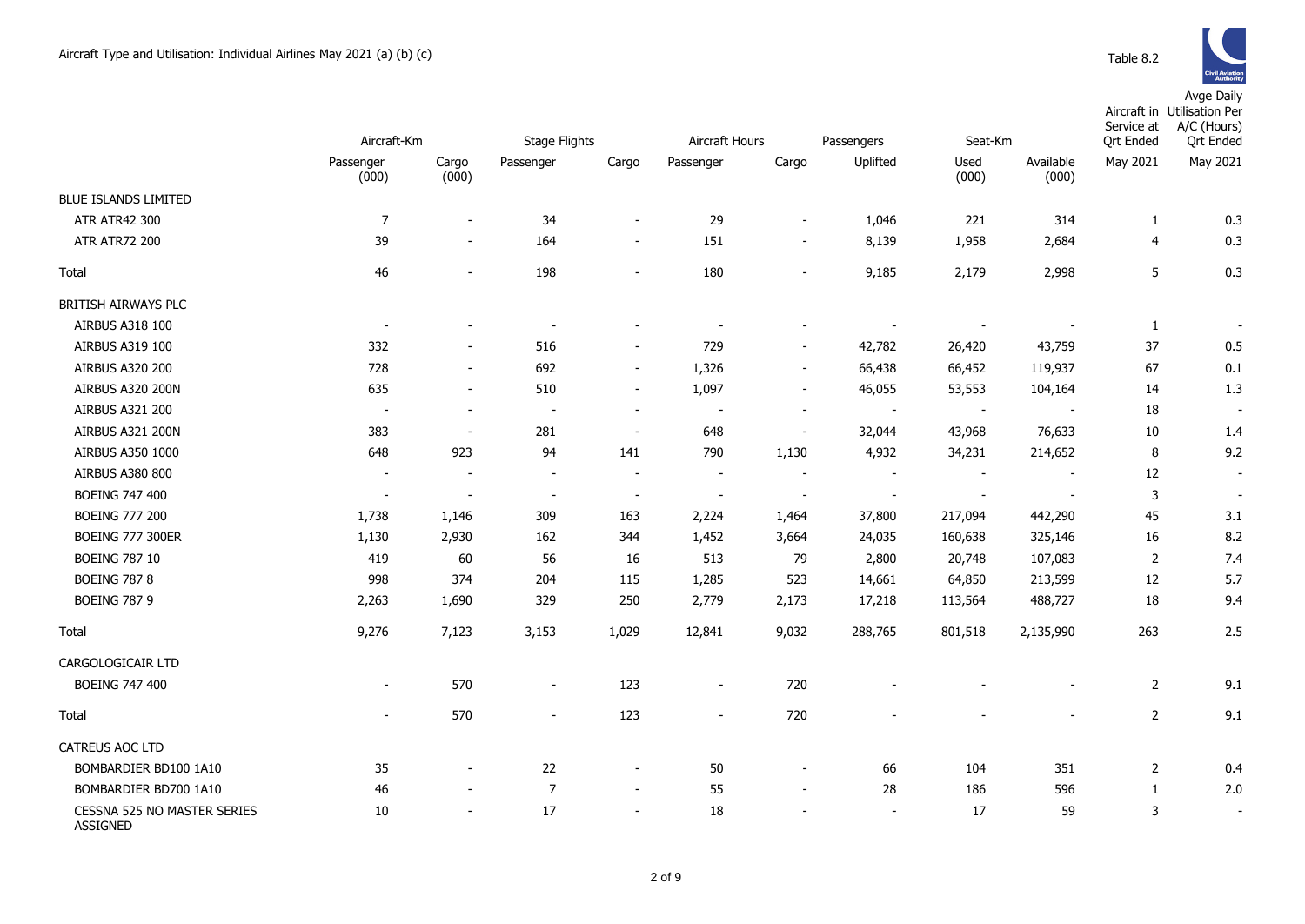

|                                                       | Aircraft-Km              |                          | <b>Stage Flights</b>     |                          | Aircraft Hours           |                          | Passengers               | Seat-Km                  |                          | Service at<br><b>Qrt Ended</b> | Aircraft in Utilisation Per<br>A/C (Hours)<br><b>Qrt Ended</b> |
|-------------------------------------------------------|--------------------------|--------------------------|--------------------------|--------------------------|--------------------------|--------------------------|--------------------------|--------------------------|--------------------------|--------------------------------|----------------------------------------------------------------|
|                                                       | Passenger<br>(000)       | Cargo<br>(000)           | Passenger                | Cargo                    | Passenger                | Cargo                    | Uplifted                 | Used<br>(000)            | Available<br>(000)       | May 2021                       | May 2021                                                       |
| CATREUS AOC LTD                                       |                          |                          |                          |                          |                          |                          |                          |                          |                          |                                |                                                                |
| <b>CESSNA 560 NO MASTER SERIES</b><br><b>ASSIGNED</b> | 32                       |                          | 29                       |                          | 52                       |                          | $\overline{\phantom{a}}$ | 81                       | 290                      | 3                              | 0.2                                                            |
| EMBRAER EMB505 NO MASTER SERIES<br><b>ASSIGNED</b>    | 3                        |                          | $\overline{4}$           |                          | 5                        |                          | $\overline{\phantom{a}}$ | 8                        | 25                       | $\overline{2}$                 | $\sim$                                                         |
| Total                                                 | 127                      |                          | 79                       | $\sim$                   | 180                      |                          | 94                       | 396                      | 1,321                    | 11                             | 0.3                                                            |
| CONCIERGE U LTD                                       |                          |                          |                          |                          |                          |                          |                          |                          |                          |                                |                                                                |
| BOMBARDIER BD700 1A11                                 | 13                       |                          | 2                        | $\sim$                   | 14                       |                          | 2                        | 12                       | 177                      | $\overline{2}$                 | 0.4                                                            |
| DASSAULT FALCON 7X NO MASTER<br>SERIES ASSIGNED       | 23                       |                          | 5                        |                          | 28                       |                          | 33                       | 117                      | 315                      | 3                              | 0.4                                                            |
| DASSAULT FALCON 900EX NO MASTER<br>SERIES ASSIGNED    | $\overline{\phantom{a}}$ |                          | $\overline{\phantom{a}}$ |                          | $\overline{\phantom{a}}$ |                          | $\blacksquare$           | $\overline{\phantom{a}}$ | $\overline{\phantom{a}}$ | 1                              | $\sim$                                                         |
| GULFSTREAM GV NO MASTER SERIES<br><b>ASSIGNED</b>     | 25                       |                          | 5                        | $\overline{\phantom{a}}$ | 29                       | $\overline{\phantom{a}}$ | 19                       | 101                      | 347                      | $\overline{2}$                 | 1.9                                                            |
| Total                                                 | 60                       |                          | 12                       | $\sim$                   | 70                       |                          | 54                       | 230                      | 839                      | 8                              | 0.6                                                            |
| DHL AIR LTD                                           |                          |                          |                          |                          |                          |                          |                          |                          |                          |                                |                                                                |
| <b>BOEING 757 200</b>                                 | $\overline{\phantom{a}}$ | 1,158                    | $\overline{\phantom{a}}$ | 1,382                    | $\sim$                   | 2,244                    |                          |                          | $\blacksquare$           | 23                             | 3.4                                                            |
| <b>BOEING 767 300F</b>                                |                          | 592                      | $\sim$                   | 255                      | $\sim$                   | 840                      |                          |                          | $\overline{\phantom{0}}$ | 3                              | 8.4                                                            |
| Total                                                 |                          | 1,750                    |                          | 1,637                    |                          | 3,083                    |                          |                          | $\overline{\phantom{a}}$ | 26                             | 3.9                                                            |
| <b>EASTERN AIRWAYS</b>                                |                          |                          |                          |                          |                          |                          |                          |                          |                          |                                |                                                                |
| <b>ATR ATR72 200</b>                                  | 24                       |                          | 54                       | $\overline{\phantom{a}}$ | 61                       | $\sim$                   | 1,566                    | 698                      | 1,743                    | 2                              | 0.1                                                            |
| BAE JETSTREAM 4100 4100                               | 25                       | $\overline{\phantom{a}}$ | 66                       | $\blacksquare$           | 65                       | $\blacksquare$           | 1,016                    | 448                      | 738                      | 13                             | 0.1                                                            |
| EMBRAER EMB135 NO MASTER SERIES<br><b>ASSIGNED</b>    | $\overline{7}$           | $\overline{\phantom{a}}$ | 17                       | $\sim$                   | 13                       | $\sim$                   | 249                      | 128                      | 246                      | $\mathbf{1}$                   | 0.3                                                            |
| EMBRAER EMB145 NO MASTER SERIES<br><b>ASSIGNED</b>    | 13                       |                          | 61                       | $\blacksquare$           | 30                       |                          | 868                      | 298                      | 663                      | 2                              | 0.6                                                            |
| EMBRAER ERJ170 100                                    | 22                       |                          | 22                       | $\sim$                   | 33                       | $\sim$                   | 770                      | 772                      | 1,661                    | $\mathbf{1}$                   | 0.3                                                            |
| SAAB 2000 NO MASTER SERIES<br><b>ASSIGNED</b>         |                          |                          |                          |                          |                          |                          | $\overline{\phantom{a}}$ | $\overline{\phantom{a}}$ | $\overline{\phantom{a}}$ | $\blacksquare$                 | $\sim$                                                         |
| Total                                                 | 91                       |                          | 220                      |                          | 201                      |                          | 4,469                    | 2,344                    | 5,051                    | 19                             | 0.2                                                            |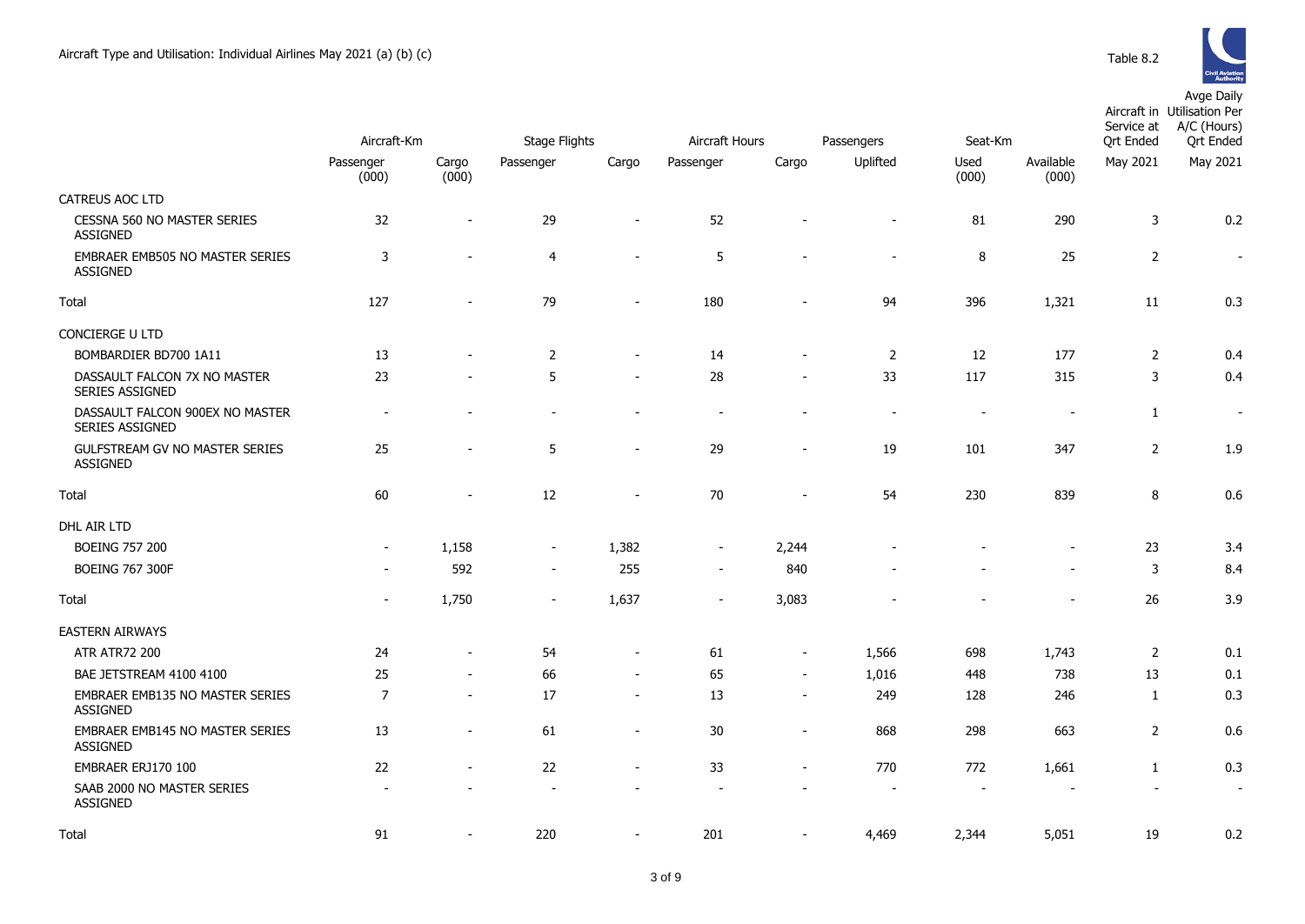

|                                                    | Aircraft-Km |                          | Stage Flights |                          |           | Aircraft Hours<br>Seat-Km<br>Passengers |                          |         |                |                              | Aircraft in Utilisation Per<br>A/C (Hours)<br>Service at<br><b>Qrt Ended</b> |
|----------------------------------------------------|-------------|--------------------------|---------------|--------------------------|-----------|-----------------------------------------|--------------------------|---------|----------------|------------------------------|------------------------------------------------------------------------------|
|                                                    | Passenger   | Cargo                    | Passenger     | Cargo                    | Passenger | Cargo                                   | Uplifted                 | Used    | Available      | <b>Qrt Ended</b><br>May 2021 | May 2021                                                                     |
|                                                    | (000)       | (000)                    |               |                          |           |                                         |                          | (000)   | (000)          |                              |                                                                              |
| EASYJET UK LTD                                     |             |                          |               |                          |           |                                         |                          |         |                |                              |                                                                              |
| AIRBUS A319 100                                    | 306         | $\overline{\phantom{a}}$ | 380           | $\sim$                   | 589       | $\sim$                                  | 33,819                   | 23,495  | 47,802         | 75                           | 0.2                                                                          |
| AIRBUS A320 200                                    | 774         | $\sim$                   | 734           | $\overline{\phantom{a}}$ | 1,351     | $\overline{\phantom{a}}$                | 73,087                   | 58,440  | 139,340        | 62                           | 0.2                                                                          |
| AIRBUS A320 200N                                   | 1,356       | $\overline{\phantom{a}}$ | 1,382         | $\overline{\phantom{a}}$ | 2,455     | $\overline{\phantom{a}}$                | 144,102                  | 107,566 | 244,184        | 37                           | 0.9                                                                          |
| AIRBUS A321 200N                                   | 213         | $\overline{\phantom{a}}$ | 111           | $\overline{\phantom{a}}$ | 329       | $\overline{\phantom{a}}$                | 9,618                    | 16,144  | 49,975         | 10                           | 0.4                                                                          |
| Total                                              | 2,648       | $\overline{\phantom{a}}$ | 2,607         | $\overline{\phantom{0}}$ | 4,724     |                                         | 260,626                  | 205,645 | 481,301        | 184                          | 0.4                                                                          |
| EXECUTIVE JET CHARTER LTD                          |             |                          |               |                          |           |                                         |                          |         |                |                              |                                                                              |
| AGUSTA AW139 NO MASTER SERIES<br><b>ASSIGNED</b>   |             |                          |               |                          |           |                                         |                          |         |                | $\overline{2}$               | $\overline{\phantom{a}}$                                                     |
| DASSAULT FALCON 2000 NO MASTER<br>SERIES ASSIGNED  |             |                          |               |                          |           |                                         |                          |         |                | 1                            |                                                                              |
| DASSAULT FALCON 7X NO MASTER<br>SERIES ASSIGNED    |             |                          |               |                          |           |                                         |                          |         |                | $\mathbf{1}$                 | 0.1                                                                          |
| GULFSTREAM GIV NO MASTER SERIES<br><b>ASSIGNED</b> |             |                          |               |                          |           |                                         |                          |         |                | 1                            | $\sim$                                                                       |
| GULFSTREAM GVI NO MASTER SERIES<br><b>ASSIGNED</b> | 32          | $\overline{\phantom{a}}$ | 10            | $\overline{\phantom{a}}$ | 38        | $\blacksquare$                          | 15                       | 32      | 393            | 2                            | $\overline{\phantom{a}}$                                                     |
| Total                                              | 32          |                          | 10            | $\overline{\phantom{a}}$ | 38        |                                         | 15                       | 32      | 393            | $\overline{7}$               | $\overline{\phantom{a}}$                                                     |
| <b>GAMA AVIATION (UK) LTD</b>                      |             |                          |               |                          |           |                                         |                          |         |                |                              |                                                                              |
| AIRBUS HELICOPTERS MBB BK117 C                     |             |                          |               |                          |           |                                         |                          |         |                | 3                            | $\overline{\phantom{a}}$                                                     |
| BEECH 200 NO MASTER SERIES<br><b>ASSIGNED</b>      |             |                          |               |                          |           |                                         |                          |         |                | $\overline{7}$               | $\sim$                                                                       |
| CANADAIR CL600 2B16 600                            | 5           | $\overline{\phantom{0}}$ | 10            | $\overline{\phantom{0}}$ | 8         | $\overline{\phantom{a}}$                | 27                       | 10      | 54             | 5                            | 0.1                                                                          |
| CESSNA 510 NO MASTER SERIES<br><b>ASSIGNED</b>     |             |                          |               |                          |           |                                         | $\overline{\phantom{a}}$ |         |                | 1                            | $\sim$                                                                       |
| CESSNA 560 NO MASTER SERIES<br><b>ASSIGNED</b>     |             |                          |               |                          |           |                                         |                          |         | $\overline{a}$ | 3                            | $\sim$                                                                       |
| HAWKER HAWKER 800 NO MASTER<br>SERIES ASSIGNED     |             |                          |               |                          |           |                                         |                          |         |                | 1                            | $\blacksquare$                                                               |
| Total                                              | 5           |                          | 10            |                          | 8         |                                         | 27                       | 10      | 54             | 20                           |                                                                              |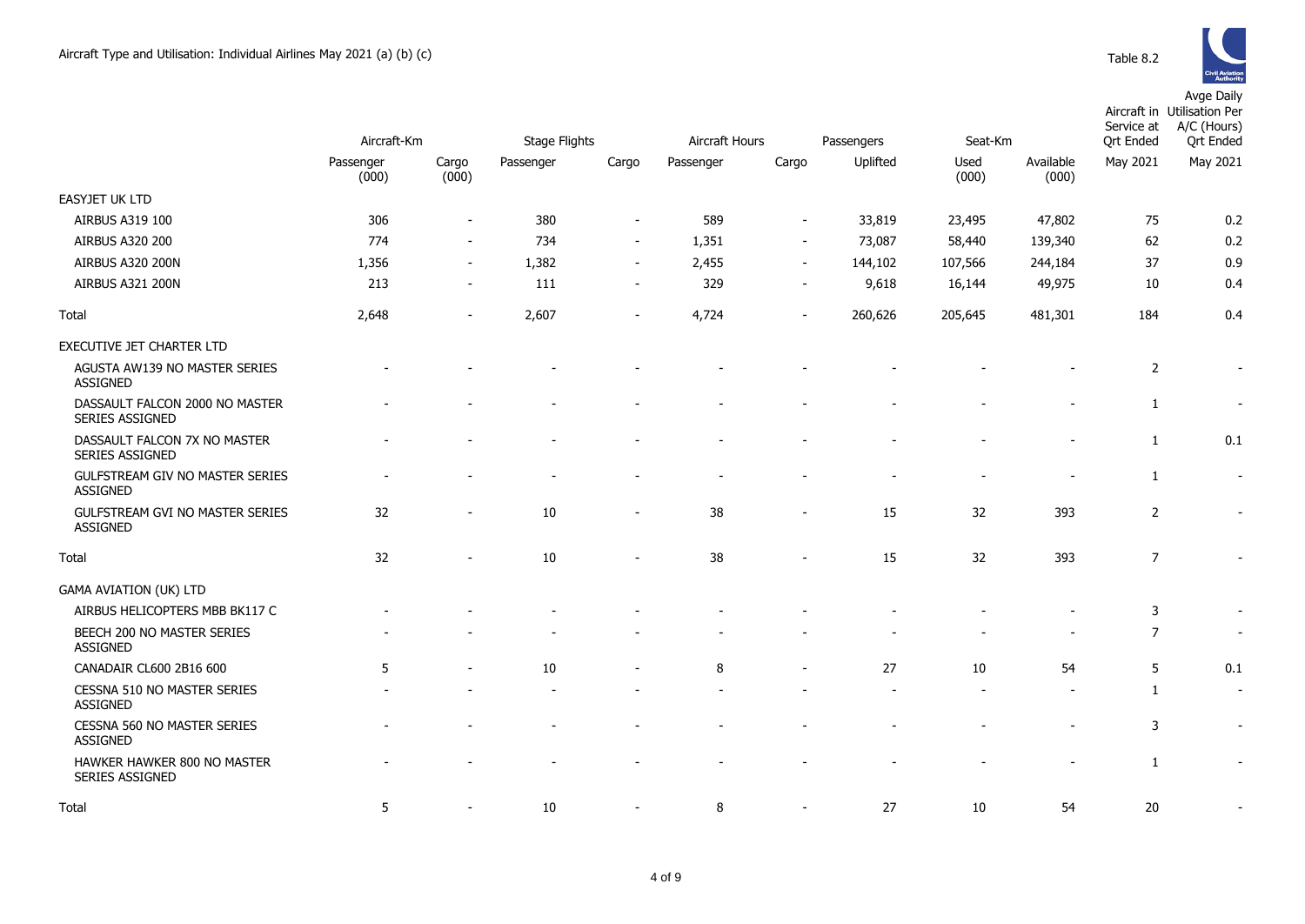Avge Daily

|                                                    | Aircraft-Km              |                          | <b>Stage Flights</b>     |                          | Aircraft Hours |                          | Passengers               | Seat-Km                  |                          | Ort Ended      | Aircraft in Utilisation Per<br>A/C (Hours)<br>Service at<br><b>Qrt Ended</b> |  |
|----------------------------------------------------|--------------------------|--------------------------|--------------------------|--------------------------|----------------|--------------------------|--------------------------|--------------------------|--------------------------|----------------|------------------------------------------------------------------------------|--|
|                                                    | Passenger<br>(000)       | Cargo<br>(000)           | Passenger                | Cargo                    | Passenger      | Cargo                    | Uplifted                 | Used<br>(000)            | Available<br>(000)       | May 2021       | May 2021                                                                     |  |
| JET2.COM LTD                                       |                          |                          |                          |                          |                |                          |                          |                          |                          |                |                                                                              |  |
| <b>AIRBUS A321 200</b>                             | 9                        | ÷.                       | 5                        | $\overline{a}$           | 14             | $\overline{a}$           | 866                      | 1,418                    | 1,884                    | 1              | $\blacksquare$                                                               |  |
| <b>BOEING 737 300</b>                              | $\overline{\phantom{a}}$ | $\overline{\phantom{0}}$ | $\blacksquare$           | $\overline{\phantom{a}}$ | $\sim$         | $\overline{a}$           | $\blacksquare$           |                          |                          | $\overline{7}$ | $\overline{a}$                                                               |  |
| <b>BOEING 737 800</b>                              | 54                       | $\blacksquare$           | 38                       | $\overline{\phantom{a}}$ | 92             | $\sim$                   | 6,131                    | 8,475                    | 10,148                   | 74             |                                                                              |  |
| <b>BOEING 757 200</b>                              | $\overline{\phantom{a}}$ | $\overline{\phantom{0}}$ | $\blacksquare$           | $\overline{\phantom{a}}$ | $\overline{a}$ | $\overline{a}$           | $\blacksquare$           | $\overline{\phantom{a}}$ |                          | 8              | $\overline{\phantom{a}}$                                                     |  |
| Total                                              | 62                       | $\blacksquare$           | 43                       | $\overline{a}$           | 106            | $\blacksquare$           | 6,997                    | 9,893                    | 12,032                   | 90             | $\blacksquare$                                                               |  |
| <b>JOTA AVIATION LTD</b>                           |                          |                          |                          |                          |                |                          |                          |                          |                          |                |                                                                              |  |
| BAE AVRO146RJ 100                                  | 5                        |                          | 14                       | $\blacksquare$           | 11             | ÷,                       | 618                      | 221                      | 496                      | $\mathbf{1}$   | 0.5                                                                          |  |
| BAE AVRO146RJ 85                                   |                          | $\overline{\phantom{0}}$ | $\overline{a}$           | $\blacksquare$           | $\overline{a}$ | $\overline{a}$           | $\overline{\phantom{a}}$ |                          |                          | $\mathbf{1}$   | 0.3                                                                          |  |
| <b>BAE BAE146 300</b>                              | $\overline{\phantom{a}}$ | 18                       | $\overline{\phantom{a}}$ | 13                       | $\blacksquare$ | 28                       | $\overline{\phantom{a}}$ | $\overline{\phantom{a}}$ | $\overline{\phantom{a}}$ | 3              | 0.5                                                                          |  |
| Total                                              | 5                        | 18                       | 14                       | 13                       | 11             | 28                       | 618                      | 221                      | 496                      | 5              | 0.5                                                                          |  |
| <b>LOGANAIR LTD</b>                                |                          |                          |                          |                          |                |                          |                          |                          |                          |                |                                                                              |  |
| <b>ATR ATR42 500</b>                               | 103                      | 15                       | 282                      | 49                       | 315            | 50                       | 4,353                    | 1,710                    | 4,928                    | $\overline{4}$ | 1.8                                                                          |  |
| <b>ATR ATR72 200</b>                               | 61                       | $\blacksquare$           | 166                      | $\sim$                   | 192            | $\overline{\phantom{a}}$ | 3,890                    | 1,391                    | 4,236                    | 3              | 1.1                                                                          |  |
| BRITTEN NORMAN BN2A<br>UNDESIGNATED MASTER SERIES  | 17                       | $\overline{\phantom{a}}$ | 475                      | $\overline{\phantom{a}}$ | 119            | $\overline{\phantom{a}}$ | 1,899                    | 86                       | 134                      | $\overline{2}$ | 1.7                                                                          |  |
| DE HAVILLAND DHC6 400                              | 50                       | $\blacksquare$           | 310                      | $\overline{\phantom{a}}$ | 264            | $\blacksquare$           | 2,352                    | 392                      | 951                      | 3              | 1.5                                                                          |  |
| EMBRAER EMB135 NO MASTER SERIES<br><b>ASSIGNED</b> | 7                        | $\overline{\phantom{a}}$ | 14                       | $\overline{\phantom{a}}$ | 16             | $\overline{\phantom{a}}$ | 322                      | 164                      | 258                      | $\overline{4}$ | $\overline{\phantom{a}}$                                                     |  |
| EMBRAER EMB145 NO MASTER SERIES<br><b>ASSIGNED</b> | 443                      | $\overline{\phantom{m}}$ | 1,099                    | $\overline{\phantom{m}}$ | 1,147          | $\overline{a}$           | 21,603                   | 9,386                    | 21,686                   | 13             | 1.3                                                                          |  |
| SAAB 340 NO MASTER SERIES ASSIGNED                 | 161                      | $\blacksquare$           | 631                      | $\overline{\phantom{m}}$ | 549            | $\overline{\phantom{a}}$ | 8,558                    | 3,010                    | 5,300                    | 13             | 0.6                                                                          |  |
| Total                                              | 840                      | 15                       | 2,977                    | 49                       | 2,603          | 50                       | 42,977                   | 16,139                   | 37,493                   | 42             | 1.0                                                                          |  |
| LONDON EXECUTIVE AVIATION LTD                      |                          |                          |                          |                          |                |                          |                          |                          |                          |                |                                                                              |  |
| BOMBARDIER BD700 1A10                              | 46                       |                          | 16                       | $\blacksquare$           | 57             | $\overline{a}$           | 49                       | 95                       | 689                      | $\overline{2}$ | 1.1                                                                          |  |
| BOMBARDIER BD700 1A11                              | 18                       | $\blacksquare$           | 9                        | $\overline{\phantom{a}}$ | 25             | $\overline{\phantom{a}}$ | 30                       | 47                       | 236                      | 1              | 0.5                                                                          |  |
| BOMBARDIER BD700 2A12                              | 6                        | $\overline{\phantom{0}}$ | 5                        | $\blacksquare$           | 8              | $\overline{a}$           | 15                       | 23                       | 95                       | $\blacksquare$ | $\overline{\phantom{a}}$                                                     |  |
| CANADAIR CL600 2B16 600                            |                          |                          |                          |                          | $\overline{a}$ |                          | $\overline{\phantom{a}}$ | $\overline{\phantom{a}}$ |                          | 1              | 0.2                                                                          |  |
| CESSNA 550 NO MASTER SERIES<br><b>ASSIGNED</b>     |                          |                          |                          |                          |                |                          |                          |                          |                          | $\mathbf{1}$   | $\blacksquare$                                                               |  |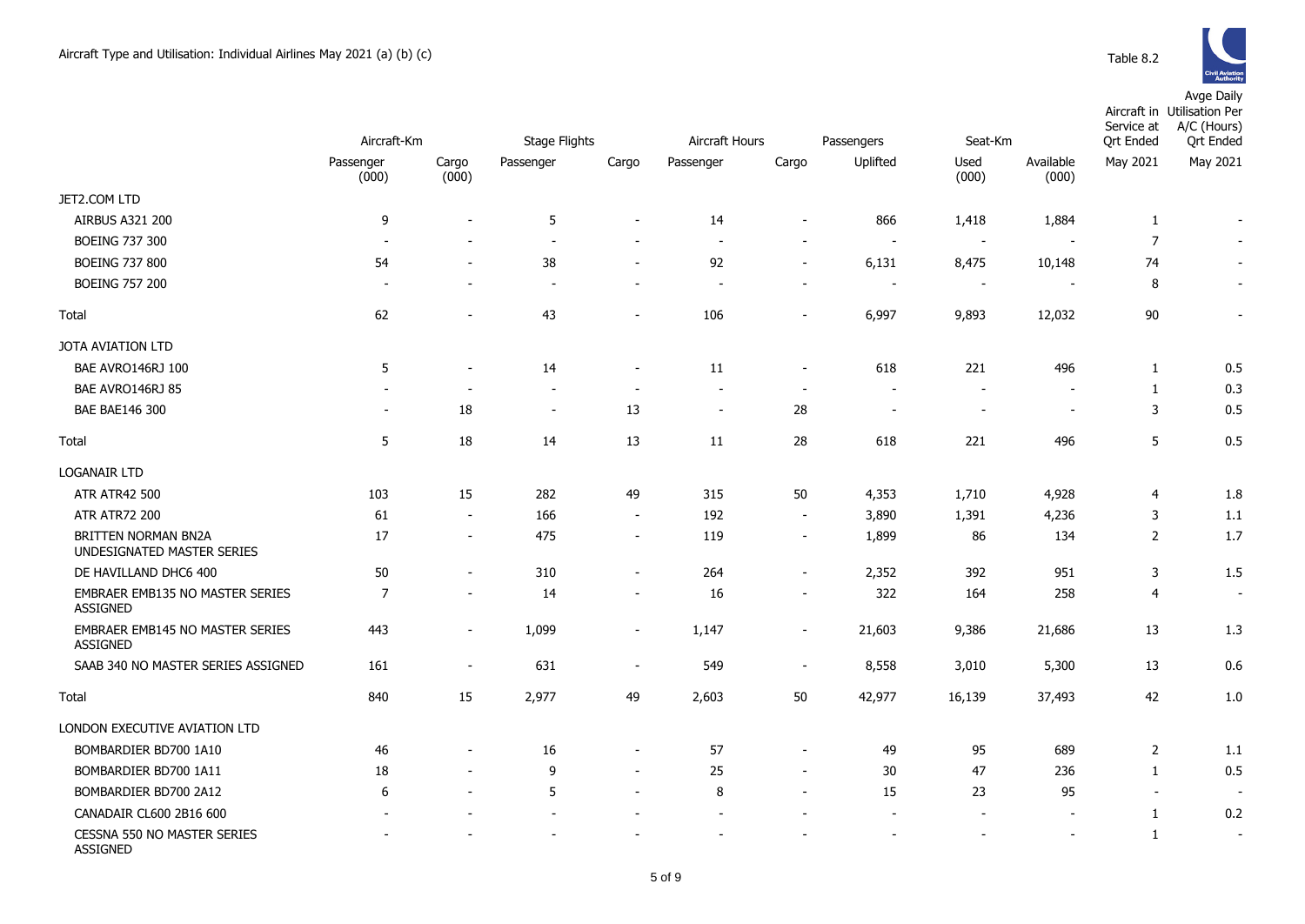

|                                                          | Aircraft-Km              |                          | <b>Stage Flights</b> |                          | Aircraft Hours           |                          | Passengers               | Seat-Km       |                    | Service at<br><b>Qrt Ended</b> | Aircraft in Utilisation Per<br>A/C (Hours)<br><b>Qrt</b> Ended |
|----------------------------------------------------------|--------------------------|--------------------------|----------------------|--------------------------|--------------------------|--------------------------|--------------------------|---------------|--------------------|--------------------------------|----------------------------------------------------------------|
|                                                          | Passenger<br>(000)       | Cargo<br>(000)           | Passenger            | Cargo                    | Passenger                | Cargo                    | Uplifted                 | Used<br>(000) | Available<br>(000) | May 2021                       | May 2021                                                       |
| LONDON EXECUTIVE AVIATION LTD                            |                          |                          |                      |                          |                          |                          |                          |               |                    |                                |                                                                |
| CESSNA 560 NO MASTER SERIES<br><b>ASSIGNED</b>           | 25                       | $\blacksquare$           | 28                   | $\overline{\phantom{a}}$ | 42                       |                          | $\overline{a}$           | 59            | 226                | $\overline{3}$                 | 0.1                                                            |
| DASSAULT FALCON 2000 NO MASTER<br><b>SERIES ASSIGNED</b> | 32                       | $\sim$                   | 17                   | $\sim$                   | 45                       |                          | 49                       | 93            | 317                | $\overline{2}$                 | 0.4                                                            |
| DASSAULT FALCON 7X NO MASTER<br>SERIES ASSIGNED          | 6                        | $\overline{\phantom{a}}$ | 9                    | $\blacksquare$           | 9                        | $\sim$                   | 18                       | 13            | 88                 | $\overline{2}$                 | 0.9                                                            |
| EMBRAER EMB135 NO MASTER SERIES<br><b>ASSIGNED</b>       | 28                       | $\blacksquare$           | 35                   | $\overline{\phantom{a}}$ | 45                       |                          | 201                      | 135           | 366                | $\overline{4}$                 | 0.3                                                            |
| EMBRAER EMB505 NO MASTER SERIES<br>ASSIGNED              | $\mathbf{1}$             |                          | $\overline{2}$       |                          | $\overline{2}$           |                          | $\overline{\phantom{a}}$ | $\mathbf{1}$  | 11                 | $\mathbf{1}$                   | 0.2                                                            |
| <b>Total</b>                                             | 163                      | $\overline{\phantom{a}}$ | 121                  | $\overline{\phantom{a}}$ | 233                      | $\sim$                   | 362                      | 466           | 2,028              | 17                             | 0.4                                                            |
| NORWEGIAN AIR UK LTD                                     |                          |                          |                      |                          |                          |                          |                          |               |                    |                                |                                                                |
| <b>BOEING 787 9</b>                                      |                          |                          |                      |                          |                          |                          |                          |               |                    | 8                              | $\blacksquare$                                                 |
| Total                                                    |                          |                          |                      |                          |                          |                          |                          |               |                    | 8                              | $\overline{\phantom{a}}$                                       |
| <b>RVL AVIATION LTD</b>                                  |                          |                          |                      |                          |                          |                          |                          |               |                    |                                |                                                                |
| BEECH 200 NO MASTER SERIES<br>ASSIGNED                   | 11                       | $\overline{4}$           | 24                   | 8                        | 28                       | 10                       |                          | 26            | 79                 | $\overline{4}$                 | 0.2                                                            |
| CESSNA 310 NO MASTER SERIES<br><b>ASSIGNED</b>           |                          |                          |                      |                          |                          |                          |                          |               | $\sim$             | $\overline{2}$                 | $\overline{\phantom{a}}$                                       |
| CESSNA 402 NO MASTER SERIES<br>ASSIGNED                  |                          |                          |                      |                          |                          |                          |                          |               |                    | $\mathbf{1}$                   | $\overline{\phantom{a}}$                                       |
| CESSNA 404 NO MASTER SERIES<br>ASSIGNED                  |                          |                          |                      |                          |                          |                          |                          |               |                    | $\overline{2}$                 | $\sim$                                                         |
| CESSNA F406 NO MASTER SERIES<br><b>ASSIGNED</b>          | $\overline{a}$           | 9                        | $\blacksquare$       | 12                       |                          | 24                       |                          |               | $\overline{a}$     | 6                              | 0.1                                                            |
| SAAB 340 NO MASTER SERIES ASSIGNED                       | $\overline{\phantom{a}}$ | 33                       | $\sim$               | 31                       | $\overline{\phantom{a}}$ | 76                       |                          |               | $\overline{a}$     | $\overline{2}$                 | 1.1                                                            |
| <b>Total</b>                                             | 11                       | 46                       | 24                   | 51                       | 28                       | 111                      |                          | 26            | 79                 | 17                             | 0.2                                                            |
| RYANAIR UK LTD                                           |                          |                          |                      |                          |                          |                          |                          |               |                    |                                |                                                                |
| <b>BOEING 737 800</b>                                    | 34                       | $\overline{\phantom{a}}$ | 16                   | $\sim$                   | 50                       | $\overline{\phantom{a}}$ | 1,828                    | 3,855         | 6,377              | $\mathbf{1}$                   | 1.5                                                            |
| Total                                                    | 34                       |                          | 16                   | $\sim$                   | 50                       | $\sim$                   | 1,828                    | 3,855         | 6,377              | $\mathbf{1}$                   | 1.5                                                            |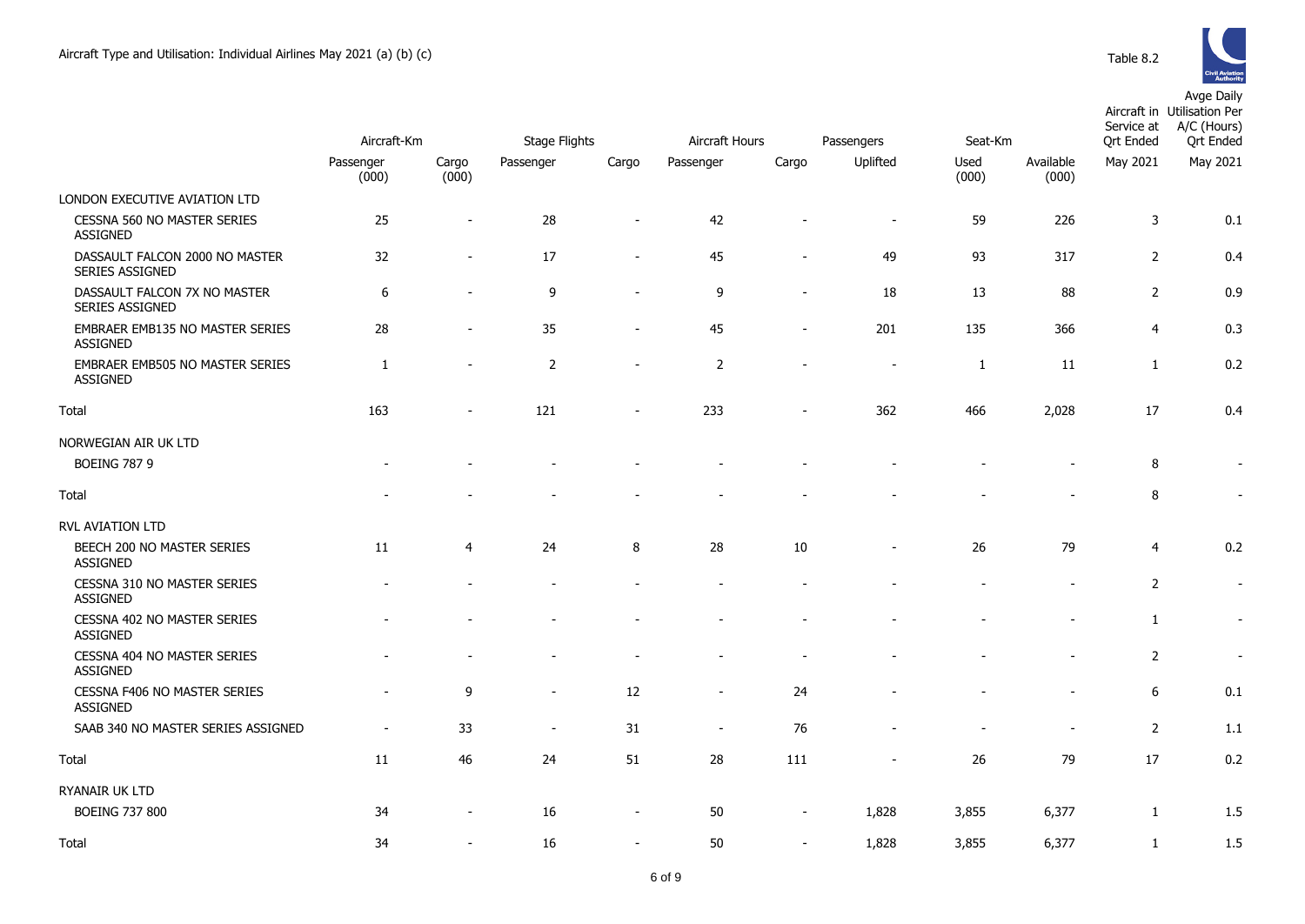

| Table 8.2 |  |
|-----------|--|
|           |  |

|                                                        | Aircraft-Km              |                          | <b>Stage Flights</b>     |                          | Aircraft Hours           |                          | Passengers               | Seat-Km                      |                          | Service at<br><b>Qrt Ended</b> | Aircraft in Utilisation Per<br>A/C (Hours)<br><b>Qrt Ended</b> |
|--------------------------------------------------------|--------------------------|--------------------------|--------------------------|--------------------------|--------------------------|--------------------------|--------------------------|------------------------------|--------------------------|--------------------------------|----------------------------------------------------------------|
|                                                        | Passenger<br>(000)       | Cargo<br>(000)           | Passenger                | Cargo                    | Passenger                | Cargo                    | Uplifted                 | Used<br>(000)                | Available<br>(000)       | May 2021                       | May 2021                                                       |
| TAG AVIATION (UK) LTD                                  |                          |                          |                          |                          |                          |                          |                          |                              |                          |                                |                                                                |
| BOMBARDIER BD700 1A10                                  |                          |                          |                          |                          |                          |                          |                          |                              |                          | $\overline{2}$                 |                                                                |
| BOMBARDIER BD700 1A11                                  | 1                        | $\blacksquare$           | $\mathbf{1}$             |                          | $\mathbf{1}$             |                          | $\overline{7}$           | $\overline{7}$               | 14                       | $\mathbf{1}$                   | 0.4                                                            |
| CANADAIR CL600 2B16 600                                |                          |                          |                          |                          |                          |                          |                          |                              |                          | 1                              | $\overline{\phantom{a}}$                                       |
| DASSAULT FALCON 2000 NO MASTER<br>SERIES ASSIGNED      |                          |                          |                          |                          |                          |                          |                          |                              |                          |                                | $\blacksquare$                                                 |
| DASSAULT FALCON 7X NO MASTER<br><b>SERIES ASSIGNED</b> | 14                       |                          | $\overline{4}$           |                          | 17                       | $\sim$                   | 12                       | 45                           | 166                      | 1                              | 0.3                                                            |
| GULFSTREAM GV NO MASTER SERIES<br>ASSIGNED             | 15                       | $\blacksquare$           | 9                        | $\blacksquare$           | 21                       | $\overline{\phantom{a}}$ | 25                       | 38                           | 272                      | $\mathbf{1}$                   | 0.5                                                            |
| GULFSTREAM GVI NO MASTER SERIES<br><b>ASSIGNED</b>     |                          |                          |                          |                          |                          |                          |                          | $\qquad \qquad \blacksquare$ |                          | 1                              | $\overline{a}$                                                 |
| Total                                                  | 30                       |                          | 14                       |                          | 40                       |                          | 44                       | 90                           | 452                      | $\overline{7}$                 | 0.2                                                            |
| TITAN AIRWAYS LTD                                      |                          |                          |                          |                          |                          |                          |                          |                              |                          |                                |                                                                |
| AIRBUS A318 100                                        | $\blacksquare$           |                          | $\blacksquare$           |                          |                          |                          | $\overline{\phantom{a}}$ | $\overline{\phantom{a}}$     |                          | 1                              | 0.9                                                            |
| AIRBUS A320 200                                        | 22                       | $\overline{4}$           | 15                       | $\overline{7}$           | 36                       | 8                        | 919                      | 1,337                        | 4,038                    | $\overline{2}$                 | 0.7                                                            |
| AIRBUS A321 200                                        | 11                       | 322                      | 8                        | 199                      | 18                       | 494                      | 784                      | 994                          | 2,392                    | $6\phantom{1}6$                | 1.1                                                            |
| <b>AIRBUS A321 200N</b>                                | 8                        | $\overline{\phantom{a}}$ | $\overline{4}$           | $\overline{\phantom{a}}$ | 12                       | $\blacksquare$           | 50                       | 100                          | 1,522                    | $\overline{2}$                 | $\overline{\phantom{a}}$                                       |
| BOEING 737 400                                         | $\overline{\phantom{a}}$ | 109                      | $\overline{\phantom{a}}$ | 165                      | $\overline{\phantom{a}}$ | 225                      | $\sim$                   | $\sim$                       | $\overline{\phantom{a}}$ | $\overline{2}$                 | 3.5                                                            |
| <b>BOEING 757 200</b>                                  | 79                       | $\overline{\phantom{a}}$ | 25                       | $\sim$                   | 110                      | $\blacksquare$           | 844                      | 4,942                        | 16,036                   | $\overline{2}$                 | 1.9                                                            |
| Total                                                  | 121                      | 434                      | 52                       | 371                      | 176                      | 726                      | 2,597                    | 7,373                        | 23,988                   | 15                             | 1.6                                                            |
| TUI AIRWAYS LTD                                        |                          |                          |                          |                          |                          |                          |                          |                              |                          |                                |                                                                |
| <b>BOEING 737 8</b>                                    | $\overline{\phantom{a}}$ | $\overline{\phantom{0}}$ | $\overline{\phantom{a}}$ |                          |                          | $\overline{\phantom{a}}$ |                          |                              |                          | 10                             | $\sim$                                                         |
| <b>BOEING 737 800</b>                                  | 278                      | 3                        | 117                      | $\mathbf{1}$             | 408                      | $\overline{4}$           | 10,728                   | 24,420                       | 52,601                   | 29                             | $\blacksquare$                                                 |
| <b>BOEING 757 200</b>                                  | 15                       | $\blacksquare$           | 6                        | $\overline{\phantom{a}}$ | 22                       | $\sim$                   | 1,084                    | 2,786                        | 3,409                    | $\overline{4}$                 | $\overline{\phantom{a}}$                                       |
| <b>BOEING 767 300F</b>                                 | 10                       | 1                        | 6                        | 2                        | 16                       | $\overline{2}$           | 587                      | 1,013                        | 3,411                    | $\overline{2}$                 | 0.2                                                            |
| <b>BOEING 787 8</b>                                    | 70                       | $\sim$                   | 23                       | $\sim$                   | 96                       | $\blacksquare$           | 4,681                    | 9,886                        | 21,009                   | 8                              | 0.2                                                            |
| <b>BOEING 787 9</b>                                    | 35                       | 337                      | 21                       | 87                       | 54                       | 445                      | 5,909                    | 9,747                        | 12,094                   | 6                              | 4.5                                                            |
| Total                                                  | 409                      | 340                      | 173                      | 90                       | 596                      | 451                      | 22,989                   | 47,852                       | 92,524                   | 59                             | 0.5                                                            |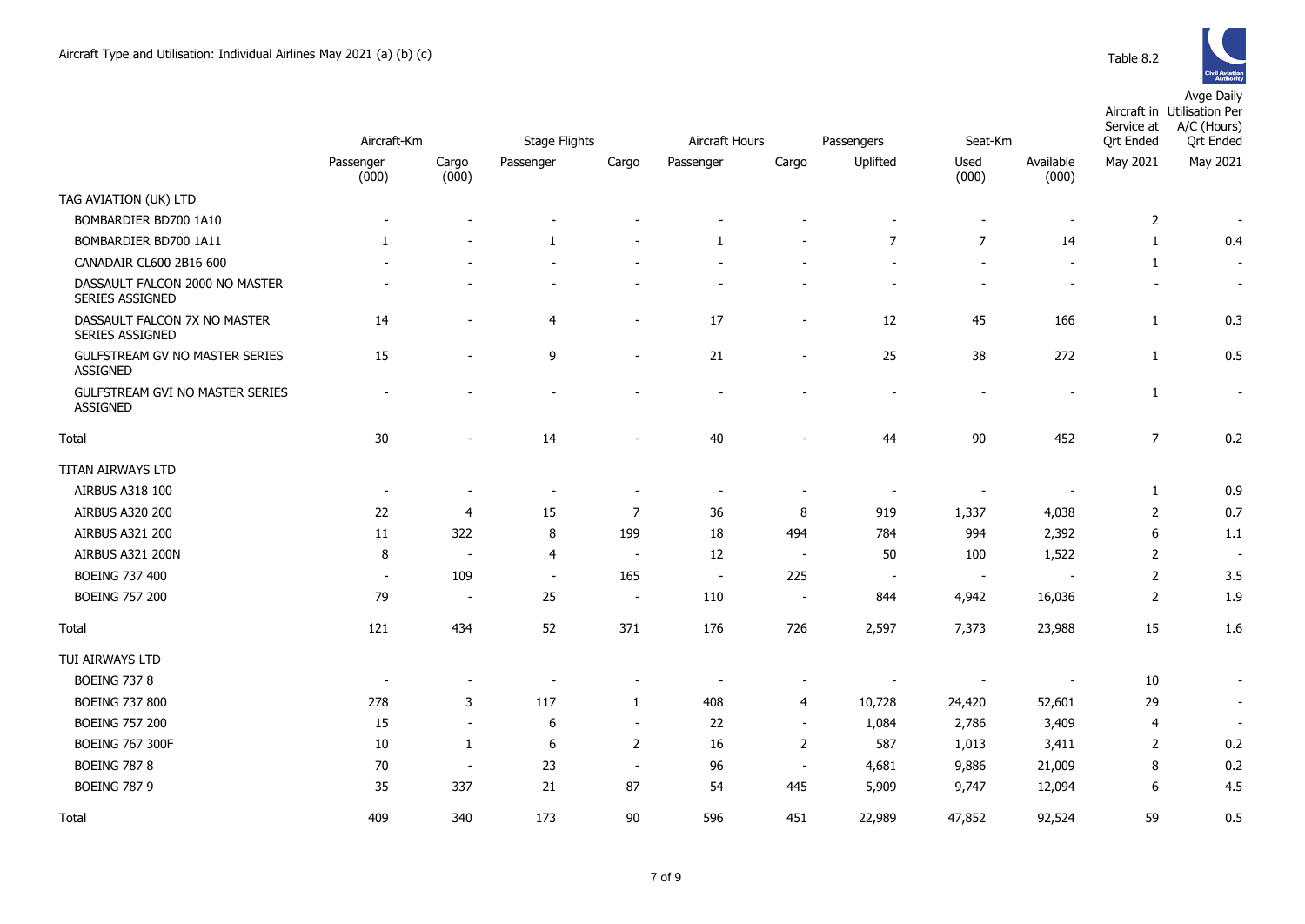

|                                                       |                          |                          |                          |                          |                          |                          |                          |                |                    | Service at       | Aircraft in Utilisation Per<br>A/C (Hours) |
|-------------------------------------------------------|--------------------------|--------------------------|--------------------------|--------------------------|--------------------------|--------------------------|--------------------------|----------------|--------------------|------------------|--------------------------------------------|
|                                                       | Aircraft-Km              |                          | <b>Stage Flights</b>     |                          | Aircraft Hours           |                          | Passengers               | Seat-Km        |                    | <b>Qrt Ended</b> | <b>Qrt Ended</b>                           |
|                                                       | Passenger<br>(000)       | Cargo<br>(000)           | Passenger                | Cargo                    | Passenger                | Cargo                    | Uplifted                 | Used<br>(000)  | Available<br>(000) | May 2021         | May 2021                                   |
| VIRGIN ATLANTIC AIRWAYS LTD                           |                          |                          |                          |                          |                          |                          |                          |                |                    |                  |                                            |
| AIRBUS A330 200                                       | $\blacksquare$           | $\overline{\phantom{a}}$ | $\overline{\phantom{a}}$ | $\overline{\phantom{a}}$ | $\overline{\phantom{a}}$ | $\overline{\phantom{a}}$ | $\overline{\phantom{a}}$ | $\blacksquare$ |                    | $\overline{2}$   |                                            |
| AIRBUS A330 300                                       | 309                      | 610                      | 62                       | 126                      | 410                      | 810                      | 8,998                    | 44,891         | 82,278             | 10               | 0.9                                        |
| AIRBUS A350 1000                                      | 663                      | 830                      | 90                       | 168                      | 811                      | 1,049                    | 6,008                    | 43,661         | 222,094            | $\overline{7}$   | 9.1                                        |
| <b>BOEING 787 9</b>                                   | 1,118                    | 2,274                    | 178                      | 371                      | 1,406                    | 2,846                    | 15,357                   | 97,824         | 295,055            | 17               | 9.1                                        |
| Total                                                 | 2,090                    | 3,714                    | 330                      | 665                      | 2,627                    | 4,705                    | 30,363                   | 186,376        | 599,427            | 36               | 6.3                                        |
| VIRGIN ATLANTIC INTERNATIONAL                         |                          |                          |                          |                          |                          |                          |                          |                |                    |                  |                                            |
| <b>AIRBUS A330 200</b>                                |                          |                          |                          |                          |                          |                          |                          |                |                    | $\mathbf{1}$     | $\sim$                                     |
| Total                                                 |                          |                          |                          |                          |                          |                          |                          |                |                    | $\mathbf{1}$     | $\blacksquare$                             |
| <b>VOLUXIS LTD</b>                                    |                          |                          |                          |                          |                          |                          |                          |                |                    |                  |                                            |
| BOMBARDIER BD700 1A10                                 | 29                       |                          | 5                        | $\overline{\phantom{a}}$ | 34                       |                          | 13                       | 70             | 402                | $\mathbf{1}$     | 1.0                                        |
| DASSAULT FALCON 900EX NO MASTER<br>SERIES ASSIGNED    |                          |                          |                          |                          |                          |                          | $\overline{\phantom{a}}$ |                |                    | $\mathbf 2$      | 0.4                                        |
| EMBRAER EMB505 NO MASTER SERIES<br><b>ASSIGNED</b>    | 18                       | $\overline{\phantom{a}}$ | 25                       | $\overline{\phantom{a}}$ | 35                       |                          | $\sim$                   | 52             | 127                | $\mathbf{1}$     | 0.1                                        |
| HAWKER HAWKER 800 NO MASTER<br><b>SERIES ASSIGNED</b> | 73                       | $\blacksquare$           | 48                       | $\blacksquare$           | 107                      | $\overline{\phantom{a}}$ | $\blacksquare$           | 242            | 653                | 3                | 0.2                                        |
| Total                                                 | 120                      | $\overline{\phantom{a}}$ | 78                       | $\blacksquare$           | 176                      | $\blacksquare$           | 13                       | 364            | 1,182              | $\overline{7}$   | 0.3                                        |
| WEST ATLANTIC UK LTD                                  |                          |                          |                          |                          |                          |                          |                          |                |                    |                  |                                            |
| <b>ATR ATR72 200</b>                                  | $\overline{\phantom{a}}$ | 20                       | $\blacksquare$           | 91                       | $\overline{\phantom{a}}$ | 78                       |                          |                |                    | $\mathbf{1}$     | 2.2                                        |
| BAE ATP NO MASTER SERIES ASSIGNED                     |                          | 58                       | $\blacksquare$           | 179                      | $\overline{\phantom{m}}$ | 200                      |                          |                |                    | $\blacksquare$   | $\overline{\phantom{a}}$                   |
| <b>BOEING 737 300</b>                                 |                          | 102                      | $\sim$                   | 138                      | $\sim$                   | 199                      |                          |                |                    | 6                | 1.7                                        |
| <b>BOEING 737 400</b>                                 |                          | 98                       | $\blacksquare$           | 244                      | $\blacksquare$           | 234                      |                          |                |                    | $\overline{7}$   | 1.0                                        |
| <b>BOEING 737 800</b>                                 | $\overline{\phantom{a}}$ | 52                       | $\sim$                   | 109                      | $\blacksquare$           | 117                      |                          |                |                    | $\mathbf{1}$     | 3.7                                        |
| Total                                                 | $\sim$                   | 330                      | $\blacksquare$           | 761                      | $\blacksquare$           | 828                      |                          |                |                    | 15               | 1.9                                        |
| WIZZ AIR UK LTD                                       |                          |                          |                          |                          |                          |                          |                          |                |                    |                  |                                            |
| AIRBUS A320 200                                       | 182                      |                          | 88                       | $\overline{\phantom{a}}$ | 275                      | $\overline{\phantom{a}}$ | 9,278                    | 19,299         | 33,853             | 3                | 4.0                                        |
| AIRBUS A321 200                                       | 62                       | $\blacksquare$           | 32                       | $\blacksquare$           | 96                       | $\blacksquare$           | 3,454                    | 6,740          | 14,246             | $\overline{7}$   | 0.5                                        |